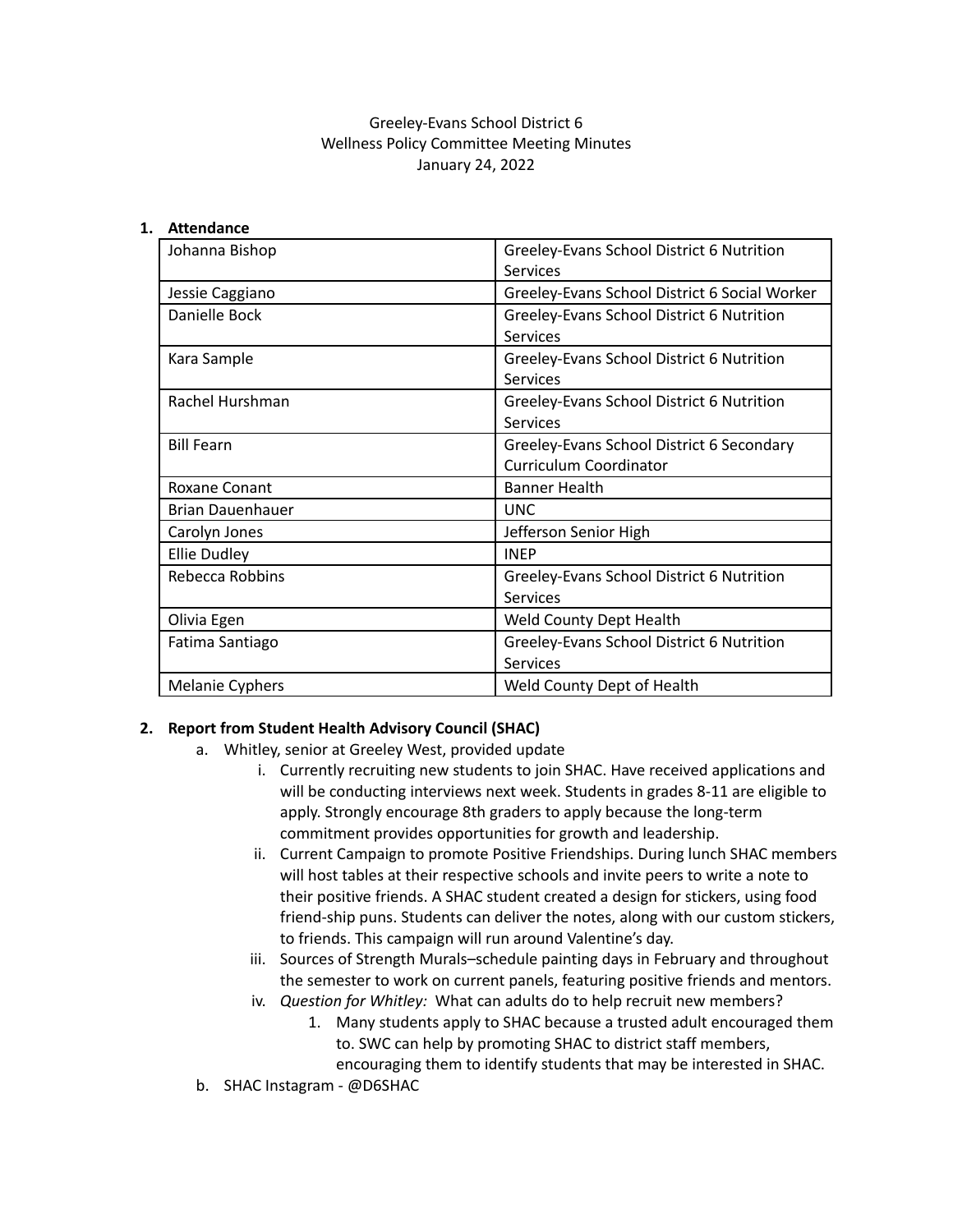- c. Implemented new student leader positions, Peer Action Leader (PAL), to positions (4)  $\rightarrow$ three of the four filled
	- i. Budget PAL working with Candi Headley
	- ii. Recruitment PAL has been key during recruitment for new SHAC members
	- iii. Social Media PAL has been key for promoting SHAC to peers.
	- iv. Mural PAL will work with mural artist to help plan future designs, as well as help with sign up for painting days.

## **3. Diversity Action Team Activity**

a. Led an activity addressing issues of privilege. Leader read a series of statements addressing a wide variety of issues, contributing to individual privilege. Participants then either "gained a penny" or "gave up a penny". (e.g. If your mother graduated from college, take a penny, if not, give up a penny.) A conversation about the role of personal privilege followed. As a group, we also reflected on ways that we as a district are currently helping provide more opportunities for students, as well as ways we could continue to improve.

## **4. Action Team Updates**

- *a. School Environment & Curriculum*
	- i. This action team has focused on creating educational videos to promote the Fresh Fruit and Vegetable Program. It was shared with PE teachers across the district. Working on utilizing metrics to measure reach. Will continue to market it to district staff.
	- ii. This action team is also focused on Gardens & Outdoor spaces. Rachel sent out a survey to SWTL and site-based contacts. They identified opportunities for revitalizing gardens, utilizing summer school, and connecting with the classroom. Found that:
- *b. Nutrition*
	- i. **Priority #1:** Johanna sending out semester planning calendars to all Student Wellness Team Leaders. Our Action Team will be including nutrition- and physical activity-related tidbits, education, activities, etc. in the monthly emails Johanna sends out to the SWTLs regarding this planning calendar.
	- ii. **Priority #2:** In collaboration with D6 Worksite Wellness, we successfully implemented two in-person family cooking classes by the end of November 2021. We have another class scheduled for February 2nd and we'll be offering the fourth/last near the end of the school year.
	- iii. **Priority #3:** In collaboration with the School Environment and Health Curriculum Action Team, Ms. Odom's third grade class at Winograd, and Nutrition Services' Digital Media Specialist, Logan, we have successfully created and distributed [five](https://www.youtube.com/playlist?list=PLCZ9Z89NoPwF6FzhikkRYpwX0wMb-9rOo) FFVP nutrition [education](https://www.youtube.com/playlist?list=PLCZ9Z89NoPwF6FzhikkRYpwX0wMb-9rOo) videos. (Feel free to share these with your networks, if you'd like!) Kara has sent these videos to all Principals at FFVP-participating sites.
	- iv. **Priority #4:** Kara was able to identify two contacts for high school concessions. The next step is to send out a survey determining what they're currently offering for concessions and what they'd be willing to offer that are healthier options. However, it is advisable for this survey to be sent out to these two contacts by an individual not within D6 Nutrition Services. Perhaps via Kelly Martinez with the Weld County Health Dept. Will also consider ways to involve SHAC!
- *c. Physical Activity*